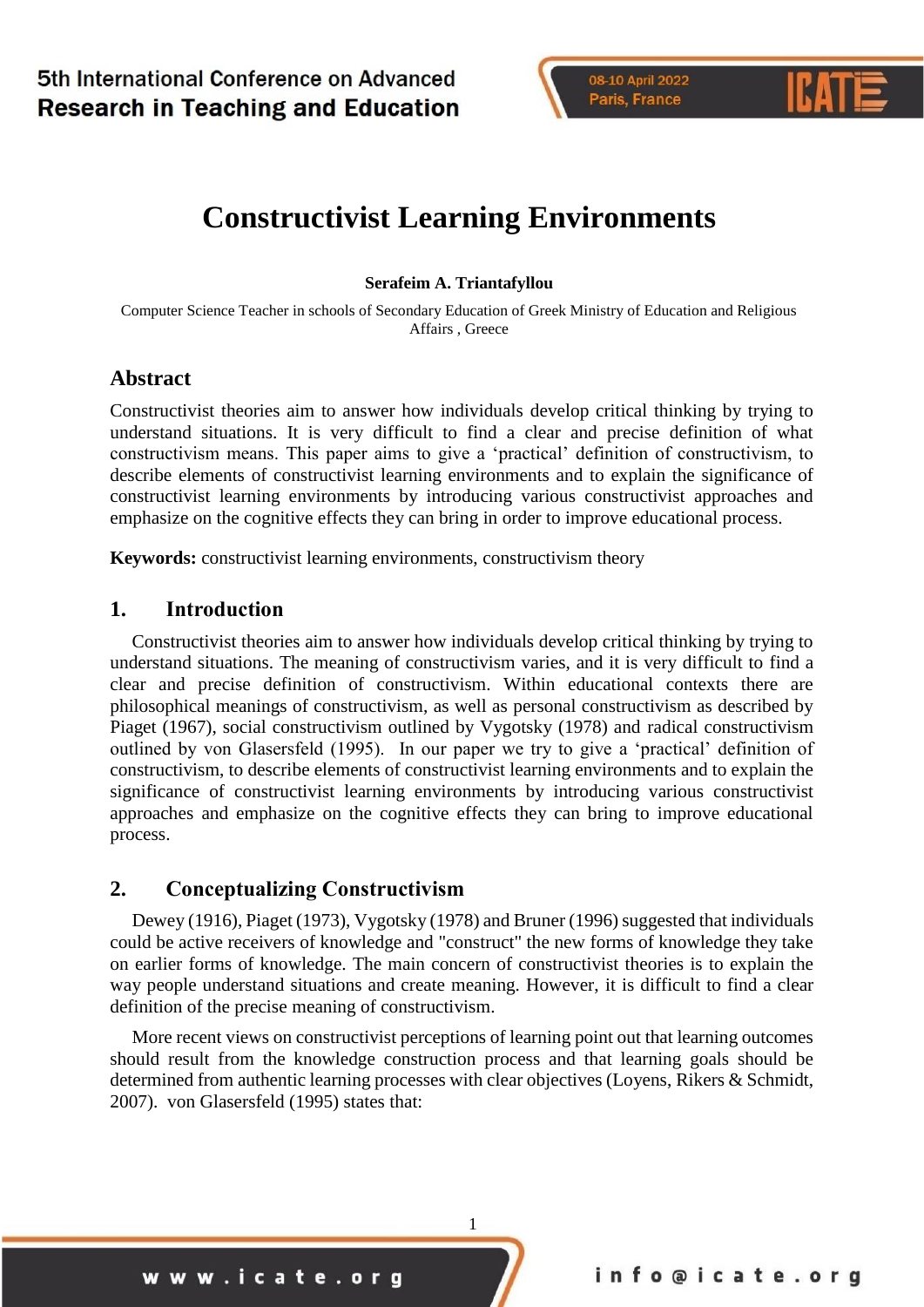08-10 April 2022 Paris, France

*"learning is not a stimulus-response phenomenon, but a process that requires selfregulation and the development of conceptual structures through reflection and abstraction."*

The theory of constructivism is defined as the construction of new knowledge, which is based on the learner's previous experiences (Kintsch, 1994). By designing an educational process, the instructor must take into consideration the particular learning attributes of each learner. Woolfolk (1993, p. 485) states that:

*"The basic idea is that students construct their knowledge actively: the learner's mind receives stimuli from the outside reality and chooses which of those that he learns is useful in his everyday life. Learning is a continuous energetic process and not a passive perception of teaching. "*

Different perspectives of constructivism exist. Constructivist conceptions of learning are primarily based on the work of Giambattista Vico, the pioneer of constructivism at the beginning of the 18th century, Dewey (1960), Bruner (1961), Vygotsky (1962), and Piaget (1980). More recent views of constructivism came later from the work of constructivist von Glasersfeld (1995). From the constructivist perspective, as Piaget stressed, knowing is an adaptive activity (von Glasersfeld, 1992b, p. 380). Hardy and Tailor (1997) also state the following:

*"It is essential to understand that von Glasersfeld's use of the term 'knowledge' sets it well apart from the conventional use of the term. Traditionally, knowledge has been taken to mean a representation of some aspect of the physical world around us, and its truth status has been taken as a measure of how well the said knowledge corresponds to, or represents, an observer-independent world. By contrast, von Glasersfeld uses knowledge in Piaget's 'adaptational' sense "to refer to those sensory-motor actions and conceptual operations that have proved viable in the knower's experience"."*

There are many aspects of constructivism as a theory and a philosophical stream. The origin of the constructivism theory is also linked to Jean Piaget's theory of cognitive development. Piaget defined the cognitive development as the progressive reorganization of mental processes resulting from biological maturation and environmental experience (Huitt & Hummel, 2003). The assumption of Piaget's cognitive theory is that thoughts are the primary determinants of emotions and behavior. Information processing is a common description of this mental process.

Piaget's theory differs from other theories in several ways: (i) It is concerned with children, rather than all learners, (ii) It focuses on development, rather than learning, (iii) It proposes discrete stages of development.

There were many critics of Piaget's theory and especially important criticism was addressed to the assumption that Piaget was concerned only with cognitive development, and that he ignored social factors in development (Forrester, 1992). Piaget's theory is still greatly respected in the psychological and educational community. Despite numerous criticisms levelled at Piaget's theory, his theory is still greatly respected in the psychological and educational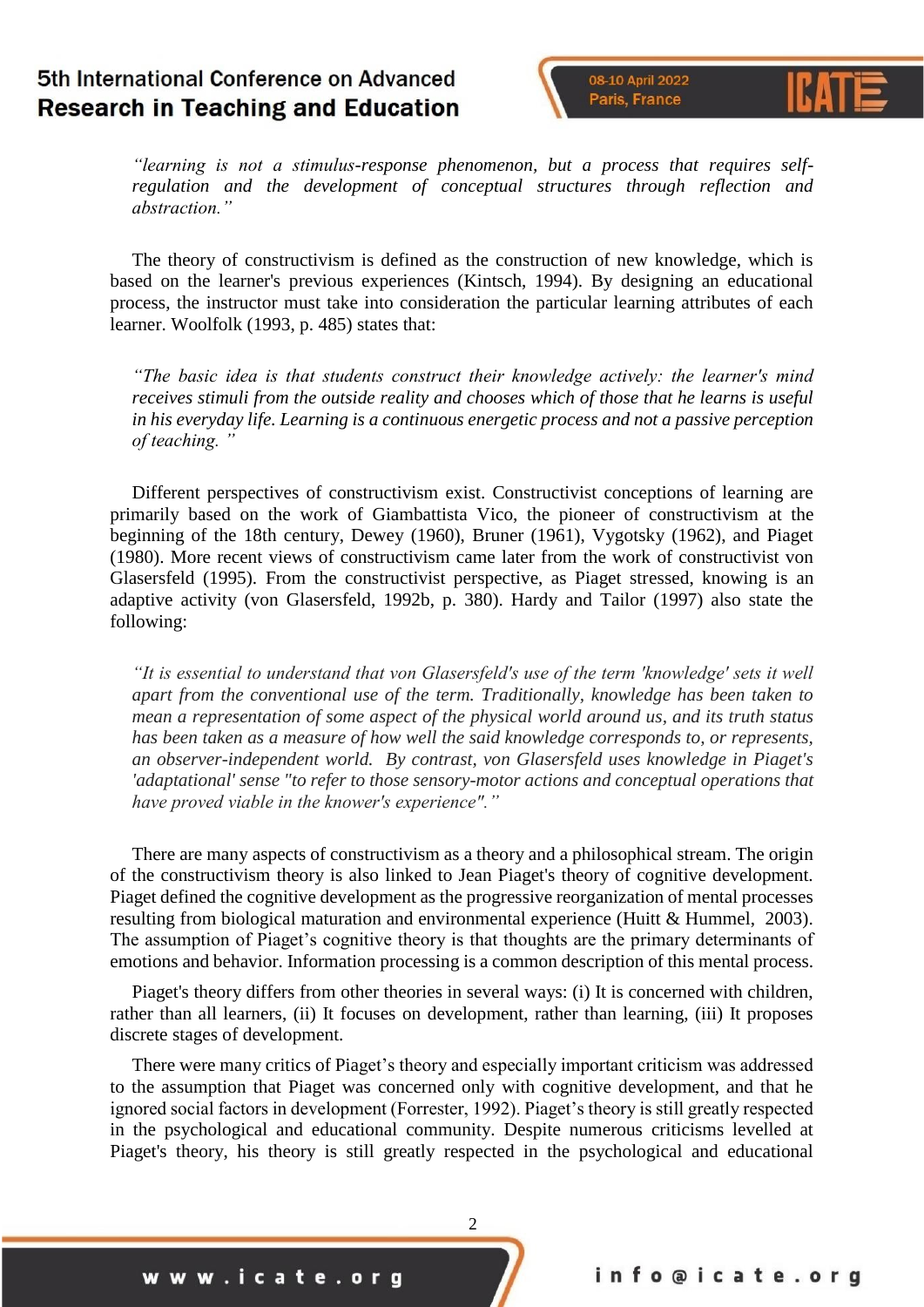08-10 April 2022 Paris, France

community. Piaget's theory has stimulated other developmental psychologists into new domains of research and has heavily influenced research into education.

Vygotsky put more emphasis on the social content of learning. His theory focuses on the socio-cultural nature of learning, a learning that must be based on the particular social and cultural characteristics of the learner (Vygotsky, 1978). Since Vygotsky's theory emphasizes the interaction between the instructor and learners in terms of cognitive development, his theory was called "social constructivism".

Expanding upon Vygotsky's theory Jerome Bruner and other educational psychologists introduced and developed the important concept of instructional scaffolding, whereby the social or informational environment offers scaffolds for learning that are gradually withdrawn as they become internalized (Seifert & Sutton, 2009).

Dewey emphasized that the main role of education was to develop critical thinking. He pointed out that the aim of the instructor is to stimulate the learners' interest in the subject that is put to the learners to study. In other words, Dewey says knowledge must be dynamic and be the result of systematic and in-depth research (Dewey, 1986).

The numerous perspectives on constructivism could be grouped around a logical argument about learning: Knowledge is actively constructed by the learner (Birenbaum 2003). The principles of the philosophical stream of constructivism offer the ideological background that will help instructors to create learner-centered and collaborative learning environments that aim at the development of critical thinking from learners and learning through experience (Jonassen et al., 2003).

As mentioned above, the essence of constructivism is that knowledge is actively constructed by the learner (Cunningham, 1992; Birenbaum 2003). Learners explain new information based on their previous knowledge. They must activate their prior knowledge and try to construct new knowledge. Learners have to realize that the true knowledge results from active construction and transformation of information to real knowledge (Blumenfeld 1992).

The importance of cooperative learning is a second core concept put on the table by constructivists (Loyens et al. 2007). Social interactions with peers, instructors, and other individuals contribute to the construction of knowledge (Steffe and Gale 1995).

Self-regulation includes a set of various aspects such as goal setting, self-observation, selfassessment, and self-reinforcement, all of which are closely connected to learning. Effective self-regulation requires setting goals and the motivation to achieve them (Paris and Paris 2001; Loyens et al. 2007).

In addition, constructivist theory emphasizes that the learning process must be authentic. Learning has to be intertwined with the development of the individual, emphasizing his everyday experiences and generally taking into account that the individual experiences a complex reality every day.

#### **3. Constructivist learning environments**

New Learning Environments (NLEs), based on constructivist theory, propose the development of an educational setting to attain educational goals, where the learning is the most essential process and instruction is defined as enhancing learning (Lea et al., 2003; Loyens, Rikers & Schmidt, 2007).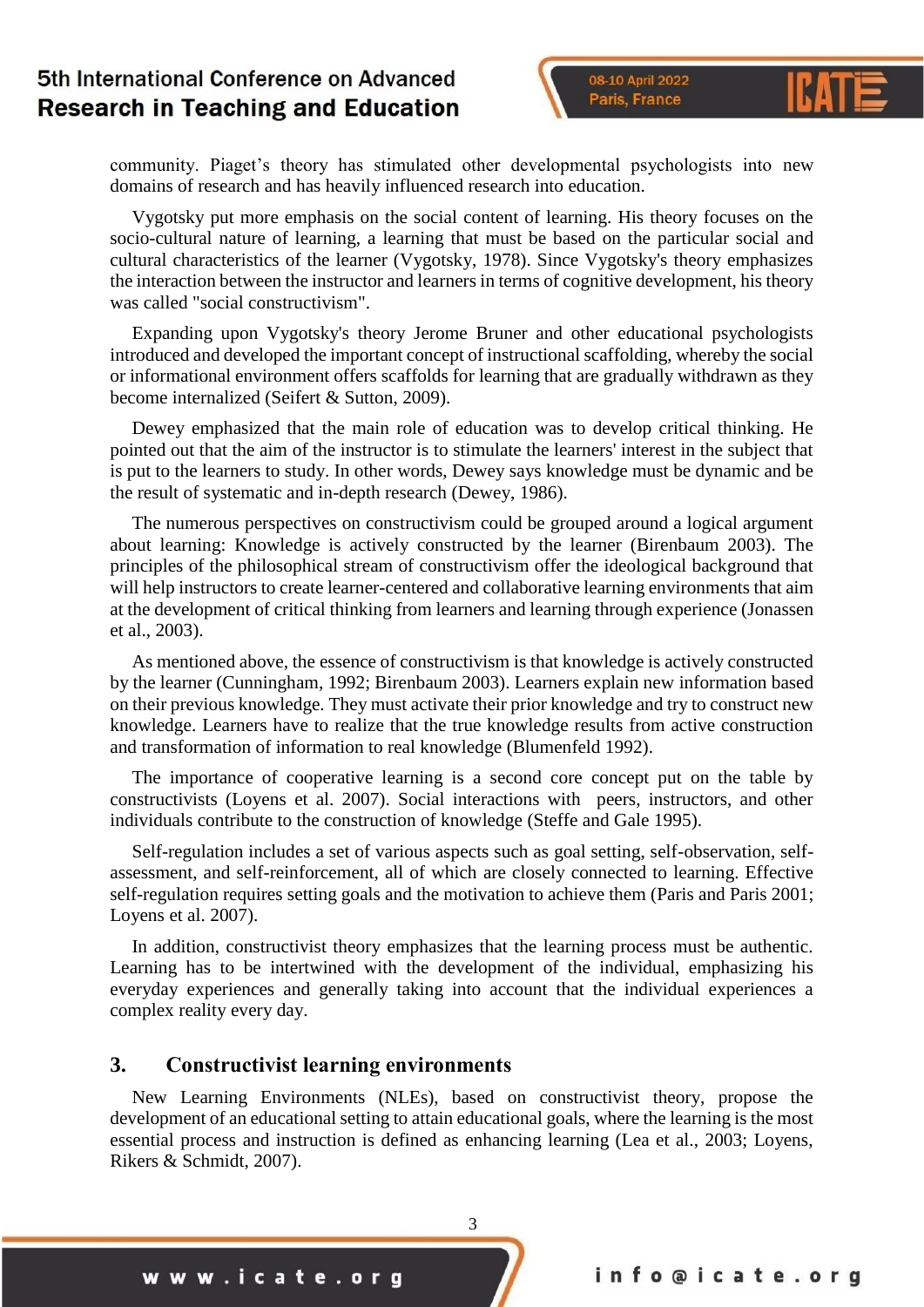08-10 April 2022 Paris, France

Previous empirical studies regarding the effects of constructivist learning environments did not always bring the expected learning outcomes (Segers 1996). It has been proposed that studies should not be exclusively focused on curriculum, examining only if instructional goals have been achieved. Instead, research should also take into consideration other variables affecting the learning process (Loyens et al. 2006; Wijnia, Loyens & Derous, 2011). In other words, understanding and improving educational outcomes requires the adoption of a multidirectional approach (Goodyear and Hativa 2002).

According to Carlile & Jordan (2005), constructivism is a dynamic process. In teaching and learning, the primary duty of the instructor in the constructivist approach is to urge learners to construct their own knowledge through properly designed activities in order to make them come to their own conclusions (Martin, 2006, Triantafyllou, 2013). Constructivist teaching is taking place when the instructor invites learners to actively participate in the learning process. Learners should construct their own knowledge and take their own decisions about their learning.

Constructivists like Vygotsky and Dewey believed that learners cannot learn being isolated from other learners, and cognitive psychology gradually adopted the view that people normally learn and work cooperatively in their lives (Petraglia, 1998). Interactivity is a way of focusing students' interest. For social constructivists, education must enhance the interaction of learners with each other, but with the instructor as well.

Of course, the role of the instructor should be mediatory, not the one of authority. The instructor should be very interested in the interaction of the teaching content with the needs and abilities of every learner, and not just the completion of the curriculum (Triantafyllou, 2021).

#### **4. Conclusion**

The basic principle of constructivism in education is that learning is always a building process whereby new knowledge can only be acquired in terms of knowledge that already exists. Constructivist epistemology suggests constructivist pedagogy such as always checking and activating prior learning (Dennick, 2016).

Contrary to criticism by some conservative educators, constructivism does not cut out the active role of the instructor. Constructivism modifies the role of the instructor in order to let him help learners to construct knowledge rather than to reproduce simply information. The constructivist instructor can provide problem-solving and inquiry-based learning activities with which learners produce and test new ideas, draw conclusions and construct knowledge in a collaborative learning environment. Constructivism transforms the learner from a passive recipient of information to an active participant in the learning process. Guided by the instructor, learners construct actively their own knowledge rather than just mechanically ingesting knowledge from books.

The principles of the philosophical stream of constructivism offer the ideological background that will help instructors to create learner-centered and collaborative learning environments that aim at the development of critical thinking from learners and learning through experience.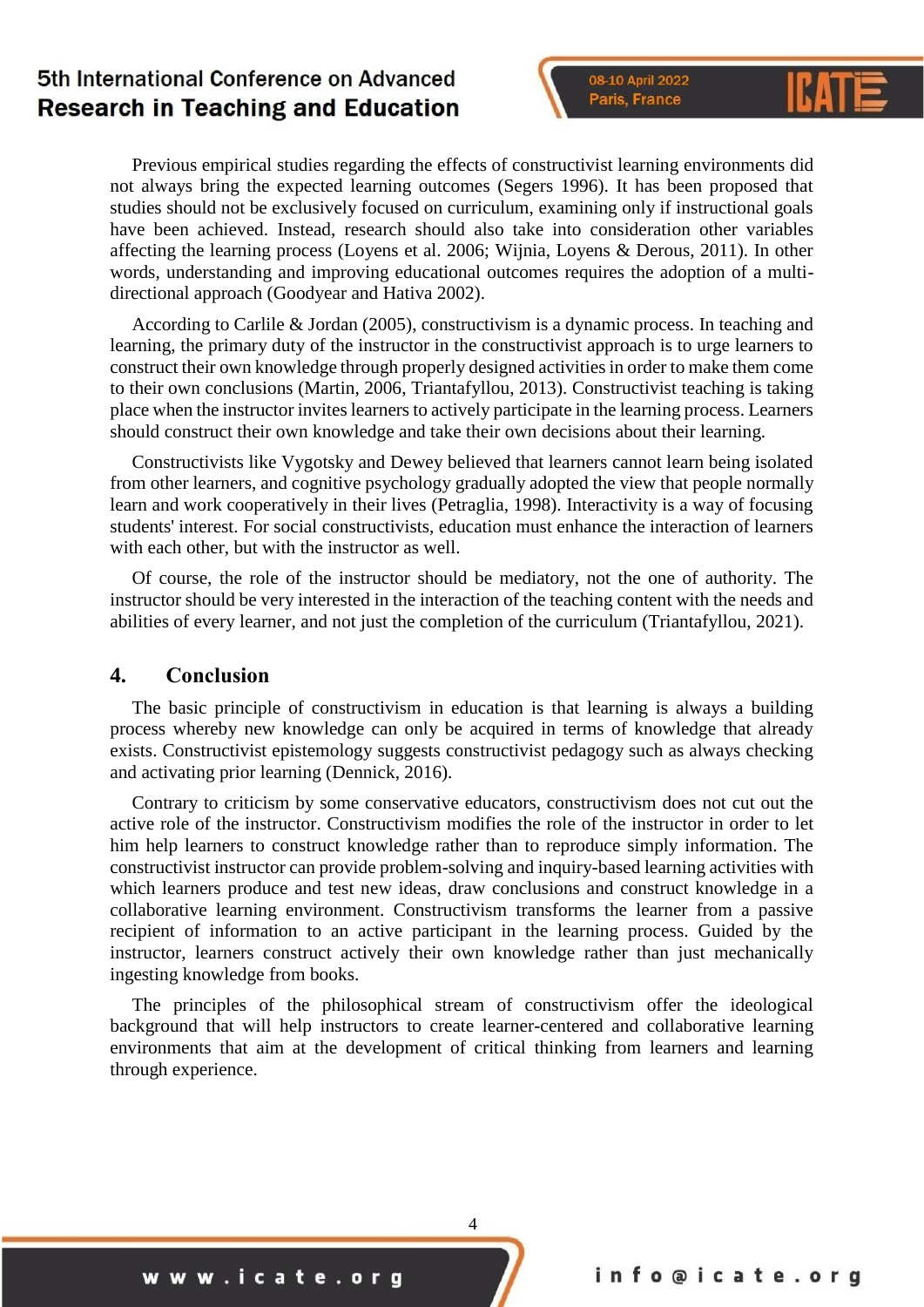#### **4.1.1 Acknowledgment:** 'Not applicable'

**Funding**: This research received no specific grant from any funding agency in the public,

commercial, or not-for-profit sectors.

### **4.1.2 References**

- Birenbaum, M. (2003). New insights into learning and teaching and their implications for assessment. In M. Segers, F. Dochy & E. Cascallar (Eds.), Optimising new modes of assessment: In search for qualities and standards (pp. 13–36). Dordrecht, the Netherlands: Kluwer Academic Publishers.
- Bruner, J.S. (1961). The act of discovery. Harvard Educational Review, 31(1), 21-32.
- Carlile, O. & Jordan, A. (2005). It works in practice but will it work in theory? The theoretical underpinnings of pedagogy. In O'Neill, G., Moore, S. & Mc Mullin, B. (Eds), Emerging Issues in the Practice of University Learning and Teaching. Dublin: Aishe.
- Cunningham, D. J. (1992). Beyond educational psychology: Steps toward an educational semiotic. Educational Psychology Review, 4, 165–194.
- Dennick, R. (2016). Constructivism: reflections on twenty five years teaching the constructivist approach in medical education. International Journal Of Medical Education, 7, 200-205. doi: 10.5116/ijme.5763.de11
- Dewey, J. (1960). The quest for certainty. New York: Minton.
- Dewey, J. (1986). Experience and Education. The Educational Forum, 50(3), 241-252. doi: 10.1080/00131728609335764
- Forrester, J. W. (1992). System dynamics and learner-centered-learning in kindergarten through 12th grade education. Retrieved from http://sysdyn.clexchange.org/sdep/Roadmaps/RM1/D-4337.pdf
- Hardy, Michael & Taylor, Peter. (1997). Von Glaserfeld's Radical Constructivism: A Critical Review. Science & Education. 6. 135-150. 10.1023/A:1008664626705.
- Huitt, W., & Hummel, J. (2003). Piaget's theory of cognitive development. Educational psychology interactive, 3(2), 1-5.
- Jonassen, D. H., Howland, J., Moore, J., & Marra, R. M. (2003). Learning to solve problems with technology: A constructivist perspective.
- Kintsch, W. (1994). Text comprehension, memory and learning. American Psychologist, 49, 294-303.
- Lea, S.J., Stephenson, D. & Troy, J. (2003). Higher education students' attitudes toward student-centred learning: Beyond 'educational bulimia'? Studies in Higher Education 469 28(3): 321–334.